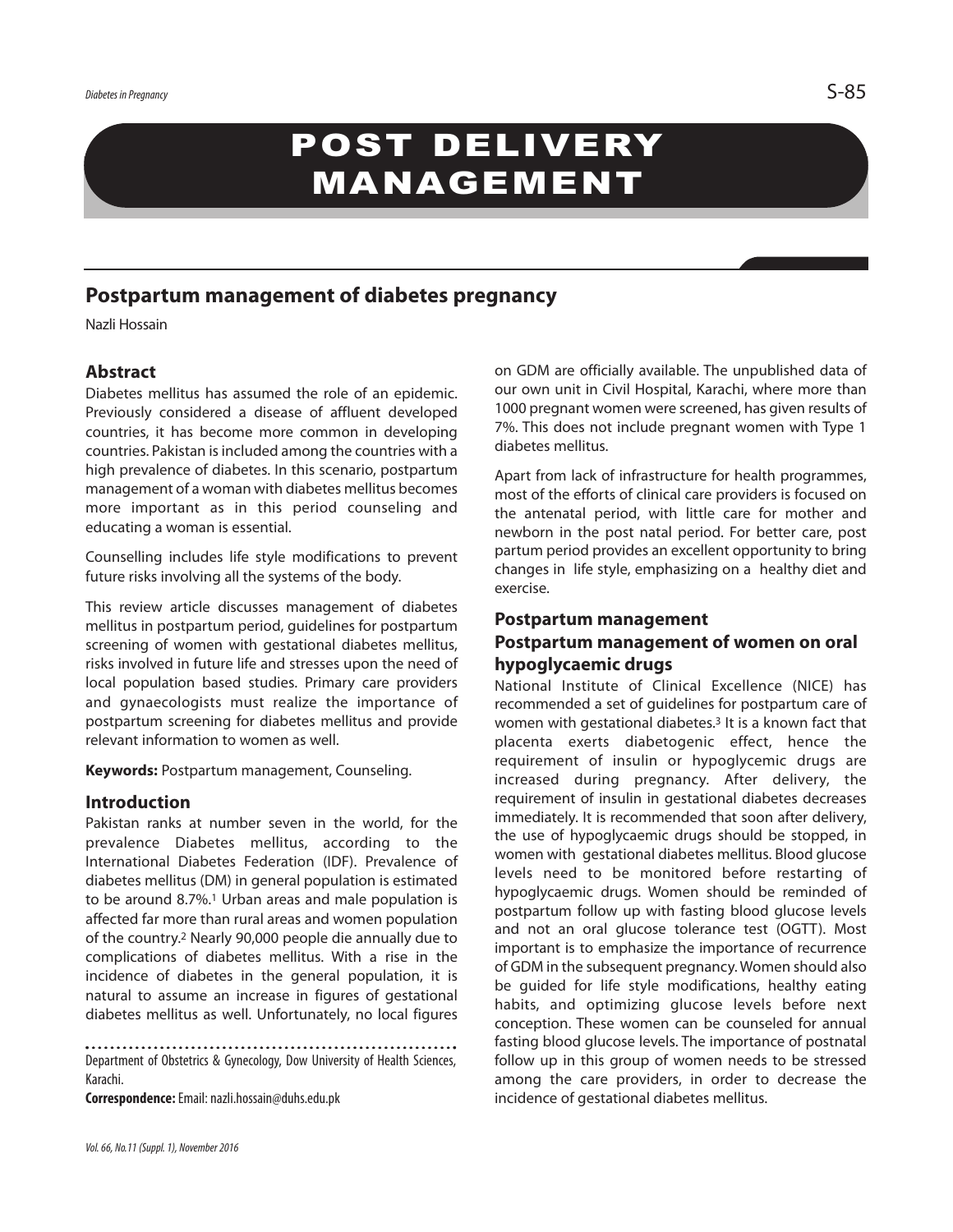## **Postpartum management of women with Type 1 DM**

In the event of women with pre existing diabetes, and on Insulin therapy, the dose of Insulin needs to be adjusted immediately after delivery. Placenta exerts diabetogenic effects, increases insulin resistance and hence increases insulin requirement during pregnancy. With delivery of baby and placenta, this effect is removed immediately. Hence insulin requirements are also decreased in Type 1 DM postpartum. In the event of very high insulin requirement during pregnancy, it can not be reduced abruptly, and glucose levels needs to be monitored closely. Though there are no specific guidelines, but consensus opinion calls for two third decrease in dose of pre pregnancy insulin level, at the time of first post delivery meal. <sup>4</sup> Or it can also be started at dose of 0.6 unit/kg/day postpartum weight. <sup>5</sup> Insulin can be resumed back within 5-8 hours of vaginal delivery, and within 12 hours of cesarean delivery. <sup>6</sup> Women should be informed about both signs of hyperglycaemia and hypoglycaemia. Insulin requirements post delivery are also affected by physical activity, exercise, use of certain drugs, medical conditions affecting pregnancy like preeclampsia and eclampsia. Later conditions may affect serum creatinine levels, and hence insulin clearance from the body. Women with increased serum creatinine levels at term were found to have a delayed time interval in starting insulin therapy post delivery.

## **Breast Feeding and Contraception**

Drugs like metformin and glibenclamide can be safely prescribed for breast feeding mothers. Breast feeding needs to be encouraged, as it helps in weight loss and glucose control as well. It is important to give dietary advice to breast feeding mothers about how much increase should be brought about in the diet. The recommended increase in the dietary intake is around 500 calories per day. The women can return back to the primary care physicians for managing glycaemic control. The importance of contraception needs to be reminded in this group of women. They should also be informed about optimizing their blood glucose levels before next pregnancy in order to avoid risks for congenital malformation in the newborn. GDM may recur in the subsequent pregnancy in around 45% of women, and each time the further risk of T2DM is increased.

## **Postpartum Follow up**

Do women return for follow up after delivery or in the postpartum period? Globally this is recognized that women show poor compliance towards post natal follow ups with reference to metabolic control. And this has been attributed to increased work load and

responsibilities. Despite clear guidelines from national bodies postpartum glucose testing by the care provider was observed in only 23%, with lowest rates observed for follow up in high risk group, in USA. <sup>7</sup> Higher rates of follow up were observed in women 35 years of age. American College of Obstetrics & Gynecology (ACOG) recommends postpartum screening of women with GDM at 6-12 weeks following delivery. <sup>8</sup> Methods include fasting plasma glucose levels or 2 hour 75gm OGTT. Sensitivity of detecting impaired glucose tolerance is higher with the latter method is hence preferred by both ACOG and American Diabetes Association (ADA). If the result is found normal, these women should have blood glucose assessment at 3 yearly intervals, or more frequent in the event of abnormal results. This can be done sooner, if women having had GDM become pregnant again. Postpartum screening also prevents long term effects of foetal exposure to intrauterine diabetic environment. Whereas ACOG recommends 2 hour 75gm OGTT, NICE guidelines recommend fasting plasma glucose levels at postpartum follow up. A fasting plasma glucose level is more acceptable, compared to 2 hour OGTT, but there are chances of missing out impaired glucose tolerance. It is recommended that in women with fasting hyperglycaemia or impaired glucose tolerance, therapy should be started along with life style modifications.

There are no local guidelines for postpartum screening, though our country falls in the high risk category and has a high prevalence of GDM. Postpartum follow up is not routinely carried out in majority of medical centres and both private and public sector hospitals. There is also no local data available for care providers that how long it takes for women with GDM to become T2DM.

## **Importance of postpartum follow up**

Is it important to have postpartum follow up? With as high as seven fold increased risk for development of T2DM in women with GDM, there is no doubt postpartum screening and follow up is important. This group of women have increased risks for cardiometabolic and cardiovascular diseases. It is estimated that one third of women with GDM will have impaired glucose tolerance or impaired fasting glucose levels at 6-12 weeks of postpartum follow up.<sup>9</sup> This is the time period when a care provider can lay emphasis upon regular check ups, changes in life style and frequent monitoring of blood glucose levels. Women should be informed about increased chances of developing Type 2 Diabetes mellitus, if she does not bring about life style modifications. GDM, itself may be a diagnosis of type 2 DM. Emphasis should also be laid upon keeping serum triglycerides and cholesterol in check, to decrease the risk of developing